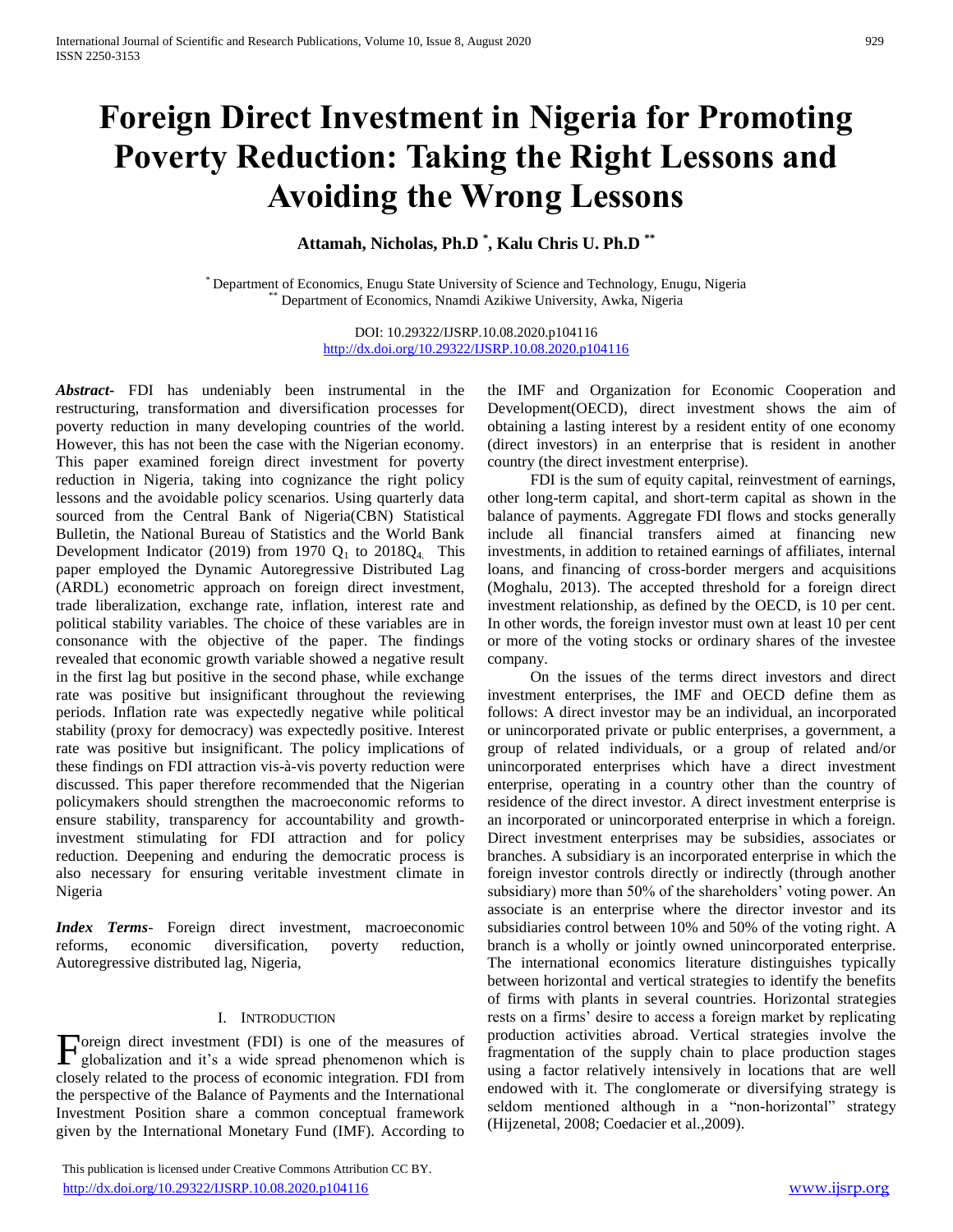According to the United Nations Conference on Trade and Development (UNCTAD) Reports for 2018 and 2019, total foreign investment into Africa slumped to \$42 billion in 2017, a 21 per cent decline from 2016. Weak oil prices and harmful lingering effects from the commodity bust saw flows contract, especially in the larger commodity-exporting economies. FDI inflows to diversified exporters, including Ethiopia and Morocco, were relatively more resilient. FDI to West Africa fell by 11 per cent to \$11.3 billion, due to Nigeria's economy depressed. FDI to Nigeria fell 21 per cent to \$3.5 billion. The FDI inflow into Nigeria has mainly been in the primary sector due to the availability of natural resources from crude oil mostly. This has attracted large amount of multinational oil companies and service/telecommunication operators into the country. FDI inflow into the manufacturing sector and real sectors has not been significant.

 FDI inflows into Africa defied the global downwards in 2018. They rose to \$46 billion, an 11 per cent increase after successive declines in 2016 and 2017. Rising prices of and demand for some commodities led to sustained resource-seeking investment. A few economies, such as Kenya, Morocco and Tunisia made significant recovery after several years of low-level inflows. In contrast, investment in some of the other large recipients, including Nigeria, Egypt and Ethiopia, declined in 2018. However, the expected acceleration of economic growth in Africa, progress towards the implementation of the African Continental Free Trade Area (AfCFTA) and the possibility of some large greenfield investment inflows could drive higher FDI to Africa and Nigeria in particular. Preceding signing into the AfCFTA, the Nigerian government over the years has adopted policies to attract FDI. Some of these policies are: Indigenization programme, the industrialization policy (import substitution and export promotion), the Structural Adjustment Programme (SAP), exchange rate policy, the National Economic and Empowerment Development Strategy (NEEDs/LEEDs), the Transformation Agenda and the Economic Recovery Growth Plan (ERGP). Institutionally, the Nigerian Investment Promotion Council was also established to promote and attract FDI into Nigeria. The objectives of this paper are to:

- discuss the potential effects of FDI on poverty reduction
- highlight some of the key drivers of FDI in Nigeria
- empirically estimate the relationship between FDI and the key drivers, so as to give empirical validation to this paper.

# **1.2 Foreign Direct Investment and Poverty Reduction**

 FDI's influences on poverty reduction is through two transmission mechanisms-direct and indirect channels. The indirect channel works through FDI's contribution to economic growth given the increasingly role of economic growth in poverty reduction (World Bank, 2000/2001; IFC, 2000; Dollar & Kraay, 2001a). Furthermore, FDI contributes to tax income of the government budget and may thus promote government sponsored programmes for the poor (Klein *et al.,* 2000). FDI may also induce host governments to invest in infrastructure. It may also raise total capital formation. FDI crowd in domestic investment through backward and forward linkages thereby pushing economic growth.

FDI's direct channel on poverty reduction is through providing opportunities, particularly providing jobs and training to local workers. FDI contributes to reducing existing unemployment and underemployment, providing people with income and therefore directly contributing to poverty reduction (Chudnovsky & Lopez, 1999; Saravanamutto, 1999). FDI's effect on unemployment relates in part to employment created within direct employment but also to employment created in related entities vertically and horizontally or indirect employment (UNCTAD, 1994). In the same vein, FDI raises unemployment when it is a merger- andacquisition(M&A) activity. This follows the fact that M & A activities are fully followed by restructuring the merged enterprise in accordance with the objectives underlying the M&A (UNCTAD, 1999).

 Notwithstanding these roles of FDI on poverty reduction, it is of interest to note that the level of development of the host country plays a major role in determining the degree to which the benefit of FDI are tapped for poverty reduction (Meyer & Sinani, 2009). The level of economic progress determines the ability of the country to provide local firms that are capable of deriving benefits from the entry of FDI, the necessary skilled labour force, and the ability of the host country to formulate FDI policies that help in poverty reduction. It is worthy of note, that differences in the level of economic development results in a wide margin between the benefits derived from FDI in poor and rich countries (Kemeny, 2009). The effect of foreign direct investment is strong in low income countries with high levels of social capabilities include a supportive institutional framework, effective communication, a well-educated labour force, and infrastructure support (Kemeny, 2010). Figure 1 show poverty rates in Nigeria from 1980 to 2019. The trend showed that poverty rates have been on the increase in Nigeria over the period, from 40 percent in 1980 to almost 70 per cent in 2019. Outside the disruptions in the stability of the macroeconomic fundamentals, unfavourable investment climate which deter foreign investment and FDI could account for the increase in the poverty rates in Nigeria.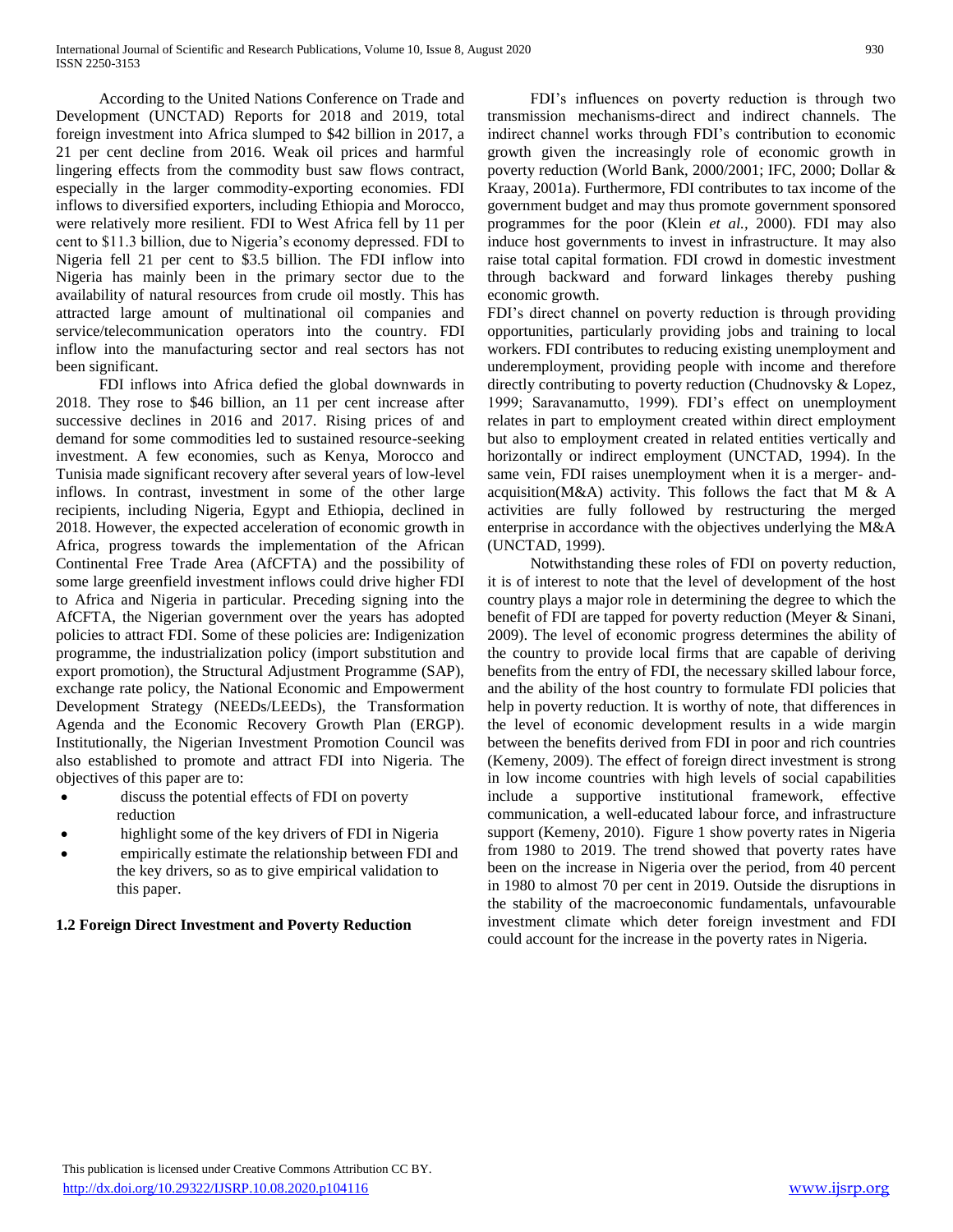

**Figure1: Trend of Poverty Dynamic in Nigeria, 1980- 2019.**

**Source: CBN Statistical Bulletin (2019)**

 Figure 2 shows the Gini index and poverty rates of Nigeria from the period 1980 to 2018. The Gini index indicates the distribution of income in an economy over a period of time. In ideal situation, the coefficient will be equal to zero when income is perfectly distributed. The trend showed that both the Gini index and the poverty rates of Nigeria is moving in the same

direction. As poverty rate is increasing, the Gini index is also increasing. This implies that income is imperfectly distributed in Nigeria. This no doubt has severe consequences on household income and poverty reduction (Kalu & Imoagwu, 2020)

### **Figure 2: Trend of Gini Index and Poverty Rates in Nigeria, 1980-2018**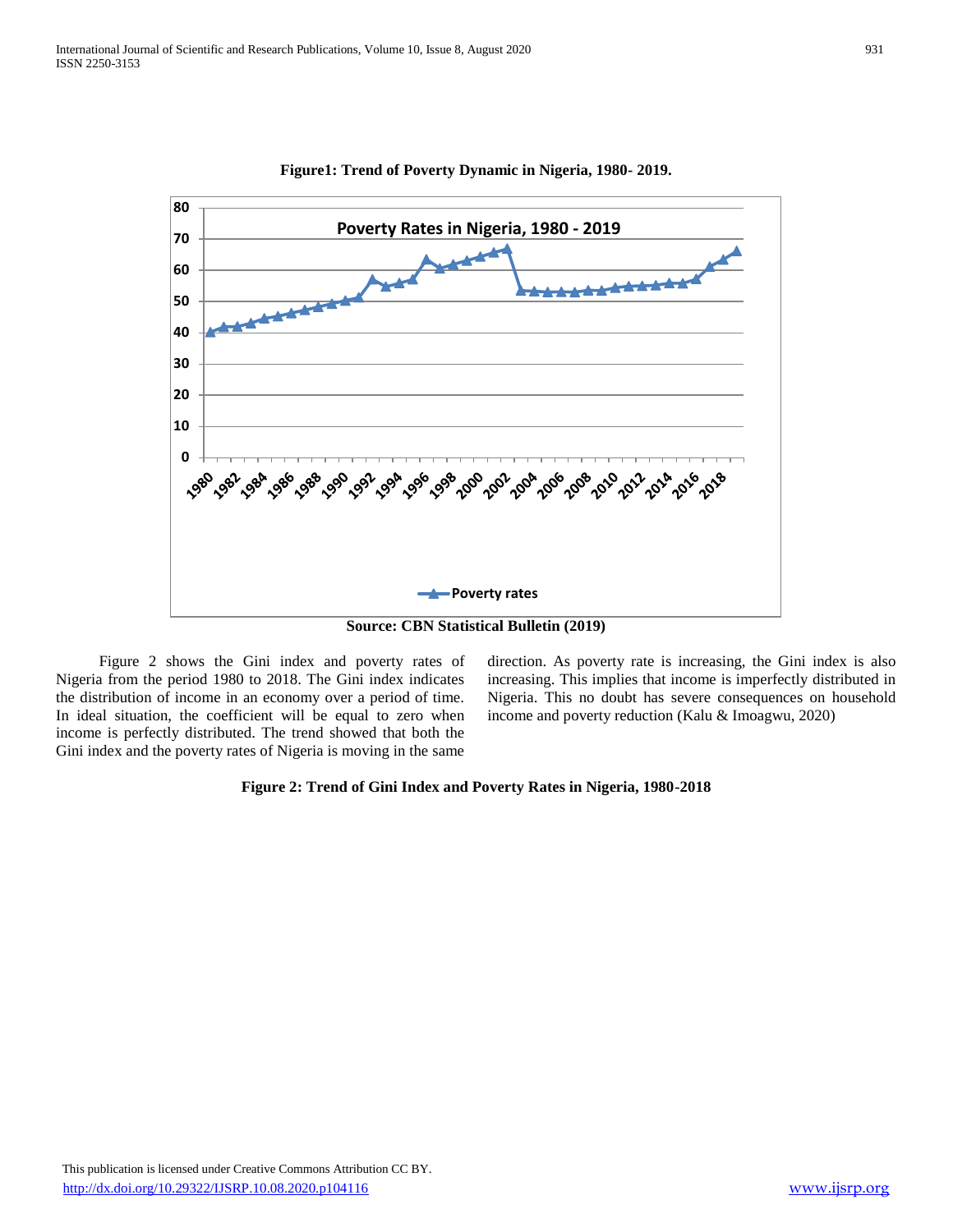



 Figure 3 shows the trend of Gini index, poverty rates and unemployment rates in Nigeria from the period 1980 to 2018. The trend showed that Gini index rose from 38 percent in 1980 to 40 percent in 2018 while the unemployment rate rose from 2 per cent in 1980 to 35 per cent in 2018. The trend further revealed that the gap between Gini index, poverty rates and

unemployment rate is of wider margin. The implication of the wider margin could be that inequality in income distribution resulting from unemployment of the labour is the driving force behind the rising poverty rate in Nigeria.

**Figure 3: Trend of Gini Index, Poverty Rates and Unemployment Rates in Nigeria, 1980-2018**



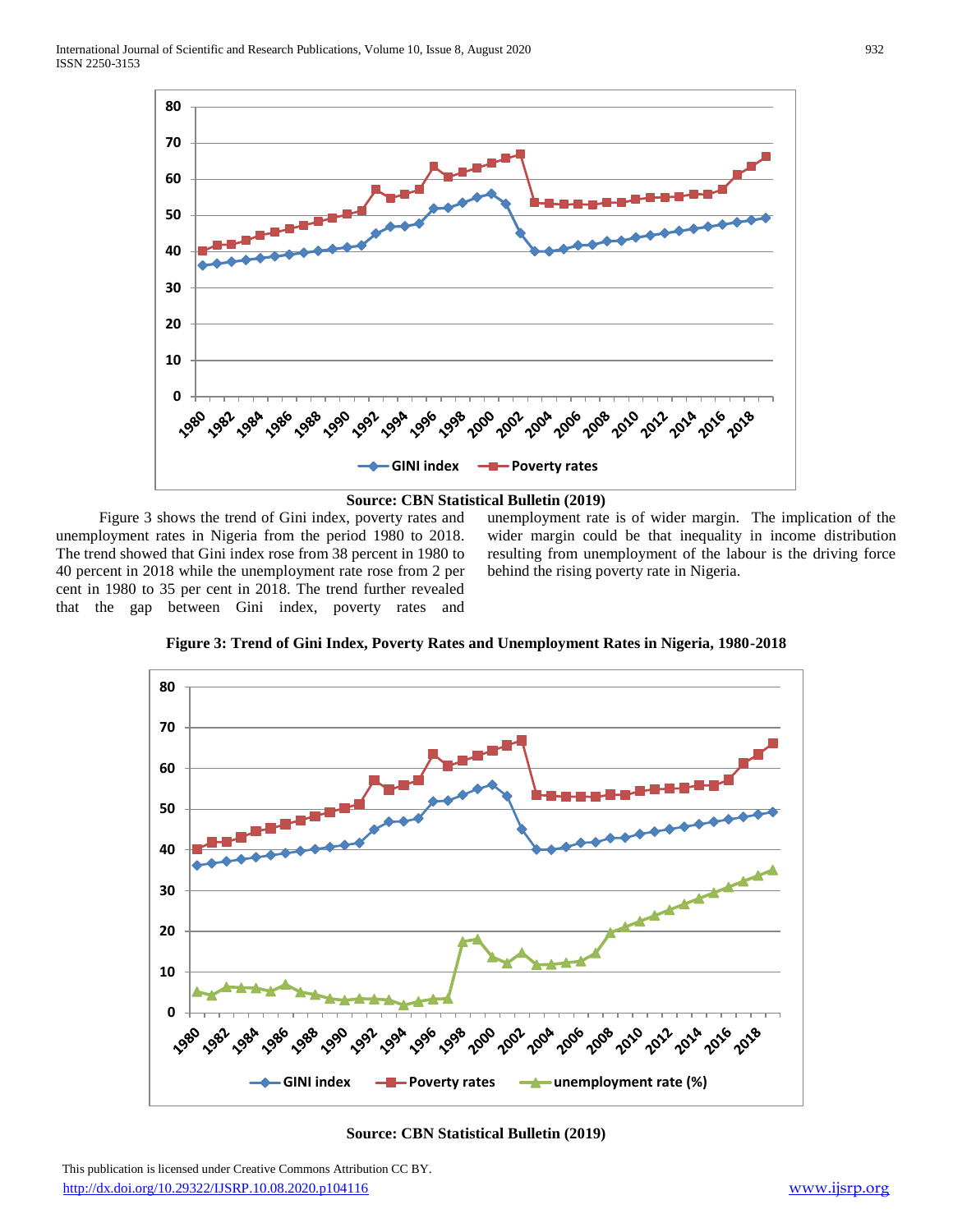### II. LITERATURE REVIEW: POTENTIAL EFFECTS OF FOREIGN DIRECT INVESTMENT (FDI)

### **a) FDI Boosts International Trade**

 FDI boost international trade. Several empirical studies have examined the relationship between international trade and FDI. Clausing (2000) uses panel data approach to examine the relationship not only US outward FDI and exports but also between US and inward FDI and import from 1977 to 1994. The research finds that both inward and outward FDI will boost trade. Zhang and Li (2007) also studied the effect of inward FDI flows on total trade volume of China based on panel data with 14 investing countries from 1990 to 2004. A positive relationship was found in their study. Similarly, Rafiq and Yun (2017) concluded that FDI brings innovative technology and bring value added phenomena to domestic tradable merchandize. Qayyum and Mahood (2013) investigated the causality between FDI and foreign trade for Pakistan and its eight major trading partners for yearly data from 1985 to 2010, using the complementary approaches: vector error correction model and Johansen Fisher panel co-integration.

### **b) FDI Reduces Local Tension**

 In a study, Kolstad and Tondel (2002) finds that FDI flows are affected by ethnic tension, internal conflict, and democracy, but not by government stability, bureaucracy, external conflict, law and order and the military been involved in politics. Corroborating Kolstad and Tondel (2002) , Busse and Hefeker (2007) find that government stability, internal and external conflicts, corruption, ethnic tensions, law and order , democratic accountability of government and quality of bureaucracy are highly significant determinants of FDI inflow. Although, there are contrary views on the negative effect of conflicts on FDI inflow (Wheeler and Mody, 1992; Noorbaksh *et al*.,2001; Asiedu, 2002). FDI attraction no doubt reduces local tension when attracted into a country.

### **c) FDI Promotes Economic Diversification**

 No country has experienced sustained growth and significant reduction in poverty without integrating into the global economy. Banga (2003) have argued that FDI can foster the growth of the exportation base through the spillover effects on the level of export of the home growth firms who are involved in the traditional export sector. This spillover effect generated from the fact that the export of foreign firms in this sector lowers the fixed cost of introducing the sector's product in the foreign market. In addition to lowering the fixed cost, the home firms may also learn and gain experience from the foreign firms and become knowledgeable about the existence of new markets and openings in the foreign market. These no doubt promote the export diversification base of the home country (Rhee, 1990).

### **d) FDI Promotes Employment and Economic Growth**

 A country needs stable and productive investment inflows to ensure sustainable growth and employment creation. Effect of a rise in FDI on employment could be differentiated between greenfield and brownfield investments (Dafaux, 2010). However, brownfield investment is not used to establish a new

 This publication is licensed under Creative Commons Attribution CC BY. <http://dx.doi.org/10.29322/IJSRP.10.08.2020.p104116> [www.ijsrp.org](http://ijsrp.org/)

company, it is used for merger and acquisitions., when greenfield investment is concerned, the impact on employment is positive. However, it has a negative effect on the short-run. There are direct and indirect effects on employment associated with FDI flows to host country. Mostly in the countries where capital is relatively scarce due to negligible domestic saving opportunity, the new employment prospects have been one of the most significant impacts of FDI (Kurtishi- Kastrati, 2013). The direct effect of foreign ownership may have either positive or negative effect. Indirect effect indicates the spillover generated by the activities of foreign owned companies that are expected to affect productivity of incumbent foreign owned firms and domestic firms or in the host country.

### **e) FDI Promotes Tax Incentives and Tax Holidays**

 Most governments use tax incentives and holidays to attract a certain types of investment rather than to change their aggregate level. Oman (2001) revealed that several foreign companies- such as the automotive sector-are in a better position to negotiate special tax regimes and thus attain income from host government. Tax holidays are a common form of tax incentives used by developing countries to attract FDI. The newly established companies are not required to pay tax for a certain period of time (e.g. five years) to encourage investment. FDI promotes the establishment of tax incentive by the host in order to attract FDI into the country.

### **d) FDI and Reduction of Poverty**

 Hung (1999) analyzed the relationship between FDI and poverty reduction between 1992 and 2002 in a sample of 12 provinces and cities in Vietnam. Using poverty incidence as a measure of poverty, and using panel data, the paper found FDI to reduce poverty. Hung (1999) found that a 1% increase in FDI reduced the number of people living in poverty by 0.05%. This direct effect of FDI on poverty reduction was found to be higher than indirect effect through GDP growth.

 Jalilian and Weiss (2008) investigated the effect of FDI on poverty reduction on the ASEAN countries during the period 1999 to 2007, using unbalanced panel data and the income of the bottom 20% of the population as the poverty measure. Fowowe and Shuaibu (2014) investigated the effect of FDI on the poor in a sample of 30 African countries, using pooled data from 1981 to 2011. The World Bank poverty headcount was used as a proxy for poverty. Based on the Generalized Methods of Moments(GMM), they found FDI to be good for the poor. In a similar paper, Bharadwaji (2014) studied the effect of FDI on poverty in 35 developing countries from 1990 to 2004. In the paper, FDI was used as a proxy for globalization, while the headcount ratio and poverty gap were used to measure poverty. Using a panel regression, Baradwaji (2014) found FDI to be negatively related to the headcount ratio. FDI was found to be beneficial to poverty reduction in the sample countries. On the contrary, Tsai and Hung (2007), Akinmulegan (2012), Gohou and Soumare(2012) and Oguniyi and Igberi(2014) found insignificant effect of FDI on poverty reduction.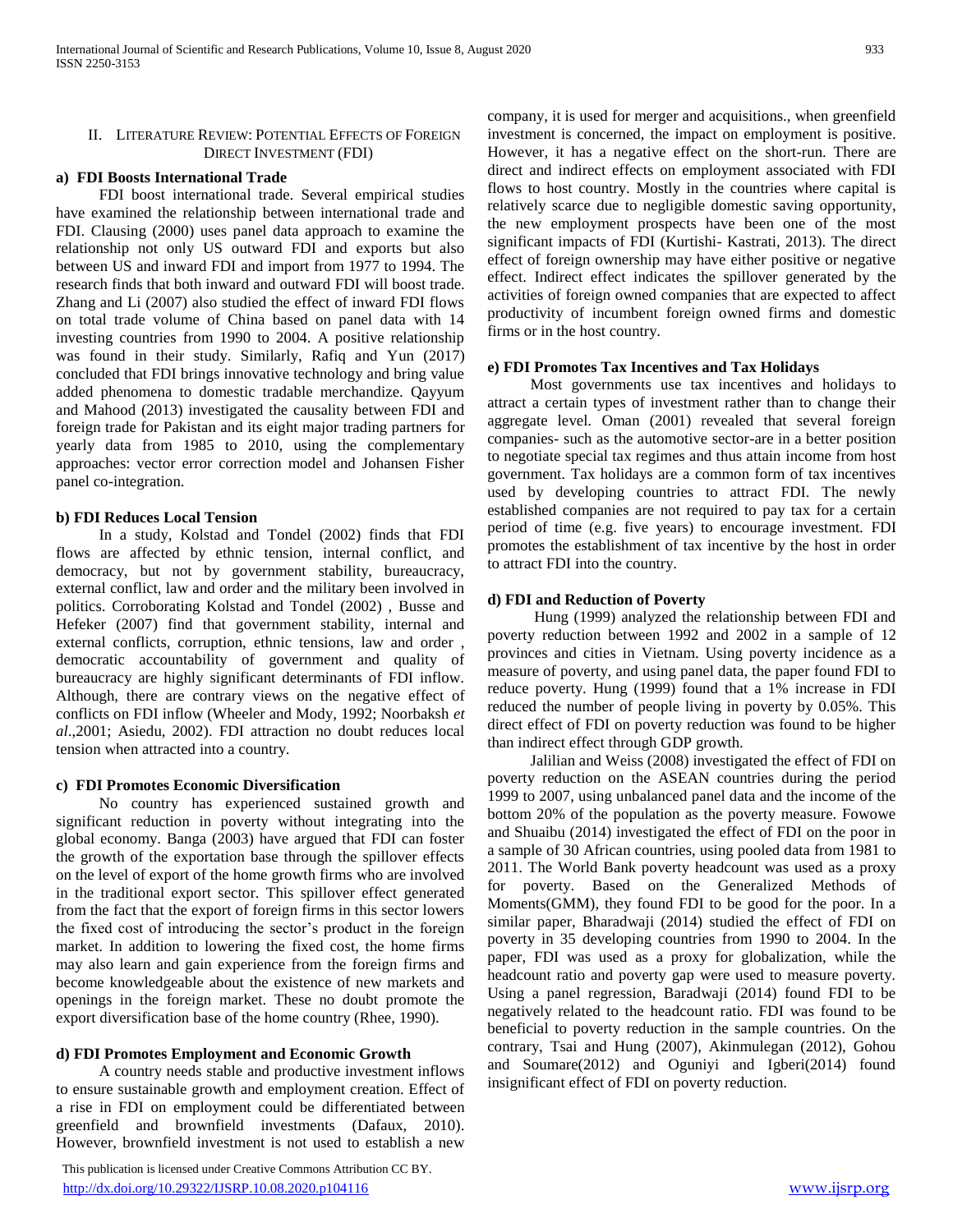### III. DRIVERS OF FOREIGN DIRECT INVESTMENT: REASONS FOR ITS LOW ATTRACTION IN NIGERIA

 Some of the factors that determine a country's attraction of foreign direct investment in relation to its macroeconomic fundamentals, and influencing of sustainable growth and development includes:

- (a) **Rate of Inflation:** Incessant oscillation in the general price level (inflation) reflects unstable macroeconomic environment in an economy, resulting to increased perceived risk in in investment. This further leads to negative impact on FDI inflow. Moreover, when the rate of inflation is high, the real returns on investment reduces (see Schneider& Frey, 1985; Trevino & Mixon, 2004; Tripathi *et al.* 2015). Keeping the rate of inflation down calls for responsible fiscal policies that avoid persistent shocks. It also requires a disciplined approach to monetary policy, including selfdenial in resorting to domestic borrowing from monetary authorities. The persistent high rate of inflation in Nigeria is shock to economy that scares FDI inflows into the Nigerian economy
- (b) **Exchange Rate:** Increase or decrease in the value of currency of host country leads to fall or rise in the exchange rate respectively and thus makes its goods costlier or cheaper for the foreign customers. Thus, the export positive of the country changes in the international markets which further affects the FDI inflows in it. Exchange rate management has implication for private investment. Various empirical studies (Dombush, 1988; Serven 1990; Serven & Sohinano,1993; Olofin,1999) have shown that real exchange rate depreciation is capable of affecting private investment in at least three ways: i) through the real cost of capital ii) the real interest rate iii) through real output The irrational pricing of the multiple exchange rates, leads to loss of confidence in the domestic currency. The outcome fuels artificial demand for forex not to invest in the economy but to hold in anticipation of further weakening of the naira.
- (c) **Interest Rate:** Interest rate is quite another important macroeconomic factor known to affect savings and investment in an economy. The existing literature established a negative relationship between interest rate in a country and FDI outflows from it. Similarly, interest rate in the host country and FDI inflows in it have a positive relationship. Thus, a higher interest rate in domestic market discourages FDI inflows due to higher returns expectation (Cleyg, 1987; Grubaugh, 1987; Krykilis & Pantehidis 2003; Lall, 1980, Prugel, 1981). The interest rate spread and high loanable fund rate are scarecrows to FDI attraction in Nigeria
- (d) **Trade Openness:** Trade openness can be explained as the degree of trade flexibility between two trading countries, is the extent to which a country has trade with other foreign nations or economies. It is computed as:

# Trade Openness= $\frac{Export+Imports}{GDP} \times 100$

Trade openness also play major roles(s) in attracting FDI in a country. Higher trade openness should encourage more FDI inflows and vice versa (see Scaperlanda & Mauer, 1973; Scaperland &Balough, 1983; Scaperlanda,1992). The high cost

of business registration and ease of doing business in Nigeria is a barrier to FDI establishment in Nigeria.

- (e) **Heterodox Fiscal and Monetary Policy.** Several years of heterodox monetary and fiscal practices have sunk the economy abysmally culminating in the Federal Government begging for foreign direct investment. Macroeconomic policies affect macroeconomic environment which in turn affects FDI inflows through three key transmission channels: i) fiscal deficit financing ii) uncertainty resulting from large fiscal deficits (iii) the complementarity or substitutability between private and public investment financing the fiscal deficit through creating money reduces money balances and puts pressure on interest rates. On the other hand, doing so through financial repression has negative effects. Either way, private investment is reduced, with possible effect on export and economic growth. Alternatively, financing fiscal deficits through increased foreign borrowing also limits economic growth and private investment, as it reduced investors' confidence (Olofin, 1999). When investors' confidence is eroded following ineffective fiscal policy implementation, it has a negative effect on FDI attraction, a scenario common to Nigeria
- (f) **Policy Creativity and Political Stability:** Uncertainties arise when a weak implementation of political will persist. Dombush (1998) and Rodrick (1989) emphasize the importance of investors perception of the government's willingness and ability to implement private sector oriented growth strategy. One major source of uncertainly is the lack in credibility of policy reforms or the fear of policy reversals. Usually private investors either delay investments or do not invest at all in an environment dominated by uncertainties. Basing investment incentive measure on credit, stable and predictable policy measures often has a positive impact on aggregate investment (Jayaraman, 1996).

 In relation to the issue of policy reforms is the need for stability in institutions that are aimed at promoting growth and investment. Essentially, these institutions refer to rule, regulatory legal frameworks and social norms governing economic transactions. Foreign investor wants the policies of the country to be stable and transparent to provide enough safeguard for their investments because instability increases the risk to the foreign investor (Drabek & Payne, 1999).

 g) **Real Economic Growth:** Positive economic growth trend of an economy is also among the channel through which FDI is attracted in the economy. However, the effect of FDI on economic growth has shown to be much compared to that of domestic investment due to transmission of technology. Camurdan and Cevis (2009) reported that inflation rates, the interest rate, the growth rate and the trade openness rate were the main drivers of FDI inflows into an economy. The poor nominal GDP rate expressed in per capita income which is below the standard and the low growth rate of less than 4 percent sometimes in the negative(recession) in Nigeria is a challenge to attracting FDI into Nigeria.

### IV. THE MODEL AND DATA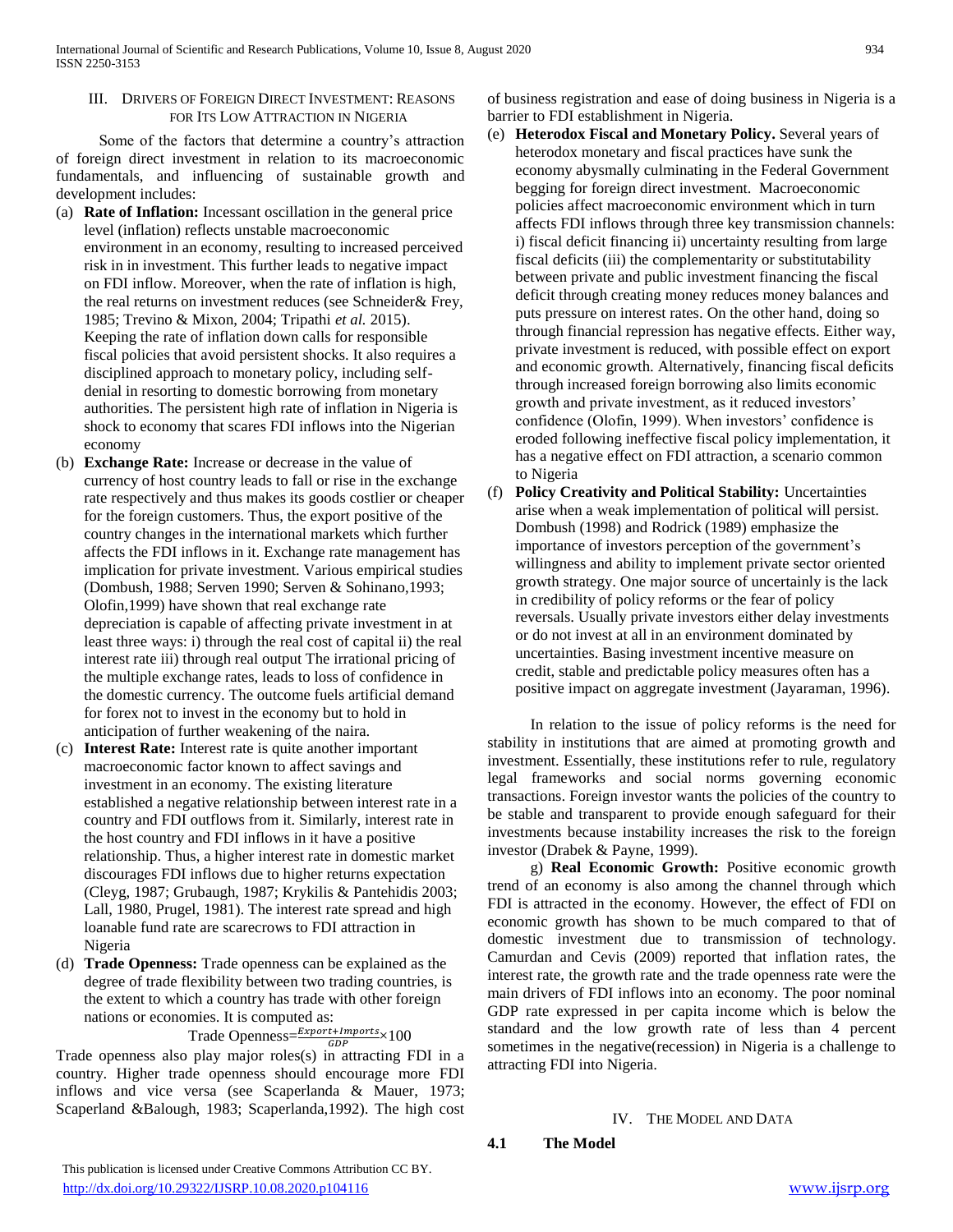International Journal of Scientific and Research Publications, Volume 10, Issue 8, August 2020 935 ISSN 2250-3153

 The econometric approach is based on the dynamic autoregressive distributed lag regressions(ARDL) in an equation for foreign direct investment rate. The specification is in tandem with the dynamic regression literature and allows for the identification of the channels through which macroeconomic aggregates affect FDI over time. The theoretical/mathematical formulation is presented as follows: FDI=  $(GDP_t, Trdop_t EXR_t,$  $INF_t$ ,  $INT_t$   $POl_t$  ) (4.1)

Where, FDI is the foreign direct investment variable, the dependent variable; GDP is an explanatory variable, the growth indicator; Trdop, the trade openness variable; EXER, exchange rate; INF, inflation; INT, interest rate and POL, political stability. These exogenous variables have been previously explained in the preceding section as some of the key drivers of FDI. The essence of subjecting these variables in an econometric model is to give empirical validation to the study.

 First, the ARDL co-integration approach was developed by Pesaran and Shin (1999) and Pesaran *et al*. (2001). Its applications have been extensively applied to studies of macroeconomic variables like the variables of the model. It has three seemingly advantages in comparison to the Johansen/conventional methods of estimating co-integration relationships. The first one is that the dynamic analysis does not need that all the variables of interest be integrated of the same order and it can be applied when the under-lying variables are integrated of Order One, I (1), Order zero, I (0) or fractional integrated. The second advantage is that the ARDL test is relatively more efficient in the case of small and finite sample data size. The third is that by applying the techniques of derive unbiased estimate s of the long-rein model (Harns & Sollis, 2013. Ewun *et al.* 2015). The ARDL econometric model specifications of the included exogenous variables are expressed hereunder. The ARDL model is specified thus:

 $D(InfFDI_t)$  =  $a_{01} + b_{11} \text{ In (FDI}_{t-1}) + b_{21} \text{ In (RGDP}_{t-1})$  $+ b_{31}$  In(TrdoP<sub>t-1</sub>) +  $b_{41}$  In(EXR<sub>t-1</sub>) +  $b_{51}$  In (InF<sub>t-1</sub>) +  $b_{61}$  In(INT<sub>t-1</sub>) +  $b_{71}$  In(POL<sub>t-1</sub>) +  $\overline{p}$ ∑ i 1  $a_{1i}$  D(In(FDI<sub>t-1</sub>) +  $\overline{q}$ ∑ i 1  $a_{2i}$   $D(In(RGDP_{t-1}))$  +  $\overline{q}$ ∑ i 1  $a_{3i}$  $D($ In(TrdoP<sub>t-1</sub>)) + q ∑ i 1  $a_{4i} D(In(EXR_{t-1})) +$  $\overline{q}$ ∑ i 1  $a_{5i} D(In(InF_{t-1})) +$  $\overline{q}$ ∑ i 1  $a_{6i} D(Im(NT_{-1}))$ +  $\sum a_{7i} D(In(POL_{t-1})) + E_{it}$ ą i 1 (4.1)  $D(In(RGDP<sub>t</sub>))$  =  $a_{02} + b_{12} In (FDI<sub>t-1</sub>) + b_{22} In (RGDP<sub>t-1</sub>)$  $+ b_{32}$  In(TrdoP<sub>t-1</sub>) +  $b_{42}$  In(EXR<sub>t-1</sub>) +  $b_{52}$  In (InF<sub>t-1</sub>) +  $b_{62}$  In(Int<sub>t-1</sub>) +  $b_{72}$  In(POL<sub>t-1</sub>) + q ∑ i 1  $a_{1i} D(Inf(GDP_{t-1})) +$  $\overline{q}$ ∑ i 1  $a_{2i} D(FDI_{t-1}) + +$  $\overline{q}$ ∑ i 1  $a_{3i}$  D(In(TrdoP<sub>t-</sub> <sup>1</sup>)) +  $\overline{q}$ ∑  $i\,1$  $a_{4i} D(In(EXR_{t-1})) +$  $\overline{q}$ ∑ i 1  $a_{5i} D(In(InF_{t-1})) +$  $\overline{q}$ ∑ i 1  $a_{6i} D(Im(NT_{-1}))$ +  $\sum a_{7i} D(In(POL_{t-1})) + \pounds_{2t}$ ą i 1 (4.2)

 $\overline{q}$ ∑  $i<sub>1</sub>$ 

+ ģ ∑ i 1

 $a_{21} D(FDI_{t-1}))$ 

 $a_{3i} D(RGDP_{t-1})) +$ 

 $\overline{q}$ ∑ i 1

 $a_{4i} D(TrdoP_{t-1})) +$ 

 This publication is licensed under Creative Commons Attribution CC BY. <http://dx.doi.org/10.29322/IJSRP.10.08.2020.p104116> [www.ijsrp.org](http://ijsrp.org/)

D(Inf(TrdoP<sub>i</sub>)) = 
$$
a_{03} + b_{13}
$$
 In (FDI<sub>t-1</sub>) +  $b_{23}$  In (RODP<sub>t-1</sub>)  
\n+  $b_{33}$  In(TrdoP<sub>t-1</sub>)  
\n+  $b_{33}$  In(TrdoP<sub>t-1</sub>)  
\n+  $b_{33}$  In(TrdoP<sub>t-1</sub>) +  $b_{53}$  In (Inf<sub>t-1</sub>) +  $b_{63}$  In(Inf<sub>t-1</sub>) +  $b_{73}$  In(POL<sub>t-1</sub>)  
\n+  $\sum a_{11}$  D(TrdoP<sub>t-1</sub>) +  $a_{21}$  D(FDI<sub>t-1</sub>) +  $\sum a_{31}$  D(RGDP<sub>t-1</sub>)) +  $\sum a_{41}$   
\n+  $\sum a_{51}$  D(Inf<sub>t-1</sub>) +  $\sum a_{51}$  D(1NT<sub>-1</sub>) +  $\sum a_{51}$  D(POL<sub>t-1</sub>) +  $\pm a_{51}$   
\n+  $\sum a_{52}$  D(Inf<sub>t-1</sub>) +  $\sum a_{54}$  D(INT<sub>t-1</sub>) +  $b_{24}$  In (RGDP<sub>t-1</sub>)  
\n+  $b_{35}$  In(POL<sub>t-1</sub>)  $b_{36}$  In (Inf<sub>t-1</sub>) +  $b_{44}$  In(Inf<sub>t-1</sub>) +  $\sum a_{51}$  D(EXR<sub>t-1</sub>))  
\n+  $b_{53}$  In(POL<sub>t-1</sub>) +  $\sum a_{51}$  D(RGDP<sub>t-1</sub>) +  $\sum a_{51}$  D(ITdoP<sub>t-1</sub>)  
\n+  $\sum a_{51}$  D(POL<sub>t-1</sub>) +  $\sum a_{51}$  D(IGDP<sub>t-1</sub>) +  $\sum a_{52}$  In (RGDP<sub>t-1</sub>)  
\n+  $b_{53}$  In(THoP<sub>t-1</sub>)  
\n+  $b_{55}$  In(THoP<sub>t-1</sub>)  
\n+  $b_{55}$  In

i 1

 $a_{5i} D(Int_{t-1}))$ 

 $\overline{q}$ ∑ i 1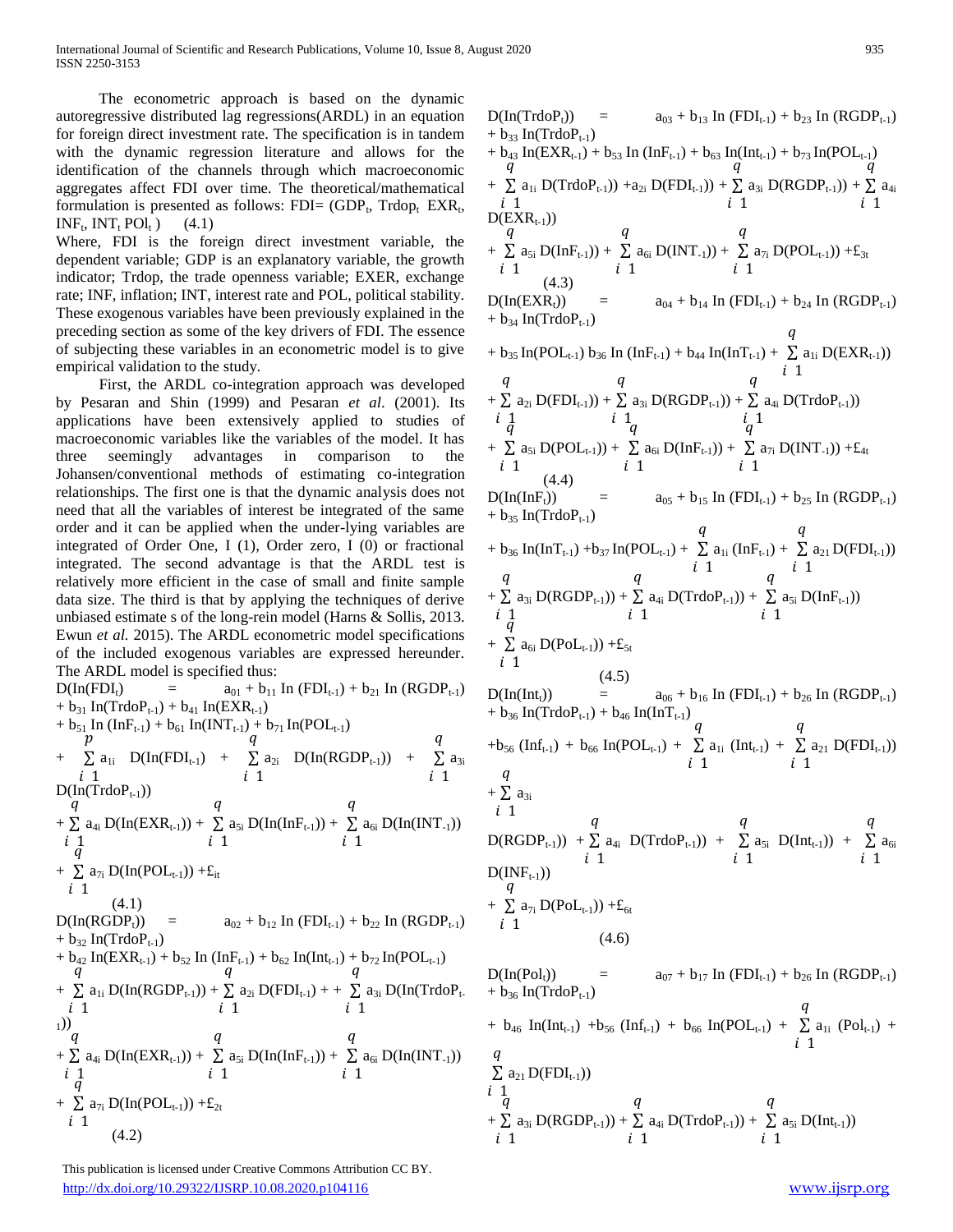$$
+\sum_{i=1}^{q} a_{6i} D(Inf_{t-1})) + E_{7t}
$$
  
 
$$
i \quad 1
$$
 (4.7)

 The mode of transmission of these variables on foreign direct flow had already been discussed on section 3. However, it must be emphasized that (Sachs & Waner, 1997; Degefe, 1999) postulated that an economy is certified as open and liberalized if the following criteria were satisfied: *an average tariff rate below 40%; average quota and licensing coverage of import duty of less than 20%; no control on export in the form of taxes, quotas and state monopolies are not considered a socialist country. Furthermore, UNCTAD (1999) (173) recognized that without sufficient domestic saving to finance the investment necessary for rapid and sustained economic expansion, it may be difficult to attract FDI.* It was on these theoretical premises that our FDI model was specified.

# **4.2 The Data**

 A quarterly data set for Nigeria from 1970 Q1 to 2015 Q4 was compiled for the purpose of this paper. All data were taken from the Nigeria secondary database pool (CBN Statistical Bulletin and National Bureau of Statistics). This was complemented by the World Bank's World Development Indicator (WDI, 2019). Data were estimated using Econometric View Software (E-View 10.0). Sourcing these data were seriously challenging in terms of reliability and data accuracy, however, the various pre- and post-econometric procedure were to enhance robustness of the data.

# V. EMPIRICAL RESULT AND INTERPRETATIONS

 The first point of call in every time series analysis is to examine the level of integration on otherwise the stationery statistic properties of the estimated variable, and that is done here using the conventional augmented Dickey Fuller (ADF) and Philip-Perron (PP) tests. The essence of conducting the test is to ensure that the variables are not spurious or unfit for policy inference. The ADF/PP results are presented in Table 5.1

| Table 5.1: ADF and PP Results |  |  |  |  |
|-------------------------------|--|--|--|--|
|-------------------------------|--|--|--|--|

| <b>Variables</b> | т.               | <b>Critical</b> | <b>T</b> -stat | <b>Critical</b> |
|------------------|------------------|-----------------|----------------|-----------------|
|                  | <b>Statistic</b> | value<br>at     |                | value<br>at     |
|                  | (levels)         | 5% (diff.)      |                | 5%              |
| <b>LFDI</b>      | $-1.2665$        | $-6.5233***$    | $-0.8742$      | $-5.3519***$    |
|                  | (0.06448)        | (0.0000)        | (0.7945)       | (0.0000)        |
|                  |                  |                 |                |                 |
| <b>LGDP</b>      |                  | $-6.9196***$    | $-2.5251$      | $-6.8320***$    |
|                  | 2.26626*         | (0.0000)        | (0.1112)       | (0.0000)        |
|                  | (0.0826)         |                 |                |                 |
| <b>LOPN</b>      | $-0.1790$        | $-6.3070***$    | $-0.3947$      | $-6.4686***$    |
|                  | (0.9375)         | (0.0000)        | (0.9062)       | (0.0000)        |
|                  |                  |                 |                |                 |
| <b>LEXR</b>      | $-0.4087$        | $-6.0722***$    | $-0.5883$      | $-6.0930***$    |
|                  | (0.9039)         | (0.0000)        | (0.8689)       | (0.0000)        |
|                  |                  |                 |                |                 |

|                                                                        | $\Delta \mathbf{N}$ | $0.982110 - 0.121930 - 0.213311 - 0.0010$ |  |               |
|------------------------------------------------------------------------|---------------------|-------------------------------------------|--|---------------|
|                                                                        |                     |                                           |  |               |
| This publication is licensed under Creative Commons Attribution CC BY. |                     |                                           |  |               |
| http://dx.doi.org/10.29322/IJSRP.10.08.2020.p104116                    |                     |                                           |  | www.ijsrp.org |

| <b>INF</b>  |           | $-5.0860***$ |           | $-4.1588***$ |
|-------------|-----------|--------------|-----------|--------------|
|             | 2.9057**  | (0.0000)     | 3.1307**  | (0.0000)     |
|             | (0.0467)  |              | (0.0262)  |              |
| <b>INT</b>  | $-1.6975$ | $-4.7657***$ | $-1.8583$ | $-3.2619**$  |
|             | (0.4308)  | (0.0000)     | (0.3514)  | (0.0183)     |
| <b>PSTB</b> | $-0.7591$ |              | $-0.7591$ |              |
|             |           |              |           |              |
|             | (0.82720) | 13.4907***   | (0.8277)  | 13.4907***   |
|             |           | (0.0000)     |           | (0.0000)     |

Note: (\*) significant at the 10 %; (\*\*) significant at 5%; (\*\*\*) significant at the 1% values in parathensis () are the probability values

### **Source: Authors' Computation using EVIEW 10.0**

 The result of the stationarity tests show that all variables are non-stationery at levels. However, the first difference of the data series rejects the null hypothesis of non-stationarity for all the variables used in the study. It is therefore, worth mentioning that all the variable was integrated of Order One, 1 (1). Having ascertained the stationery process of the variables, we then went ahead to conduct the ARDL bounds test for co-integration. In essence, the test typically verifies the long-run relationship if there is any and the short-run dynamics (ECN) of interaction among the variables of interest (FDI, RGDP, Tradop, EXER, INF, INT, Pol), following Pesaran and Shin (1999) and Pesaran et al. (2001). The result is presented in Table 5.2

# **Table 5.2: Results from Bound Test**

| <b>Dependent variables</b>          | K   | F-<br>statisti<br>c | <b>Decision</b>  |
|-------------------------------------|-----|---------------------|------------------|
| FDI(RGDP,Tradop,FXR,INR,INT<br>PSTB | 6   | 3.9438<br>90        | Contegrati<br>on |
| Lower-bound critical value at 5%    | 2.4 |                     |                  |
| Upper-bound critical value at 5%    | 3.6 |                     |                  |

### **Source: Authors' Computation using Eview 10.0**

 From these results, it is clear that there exist some of cointegration (long-run relationship) amongst the variables as evidenced by the F-statistic of (3.943890), which is higher to both the lower-bound (2.45) and the upper-bound (3.61) of the 5% level of significance. Therefore, this results suggest that the null hypothesis of no co-integration between FDI and the determining variables is rejected. Table 5.3 present the ARDL short-run results.

|  |  |  |  | <b>Table 5.3: ARDL Error Correction Result</b> |  |
|--|--|--|--|------------------------------------------------|--|
|--|--|--|--|------------------------------------------------|--|

| Variables | Coefficient | Study    | <b>T</b> -       | probability |
|-----------|-------------|----------|------------------|-------------|
|           |             | Error    | <b>Statistic</b> |             |
| ΔFDI(-1)  | 0.616187    | 0.061906 | 9.953543         | 0.0000      |
| ARGDP     | 0.389176    | 0.121036 | 3.215377         | 0.0016      |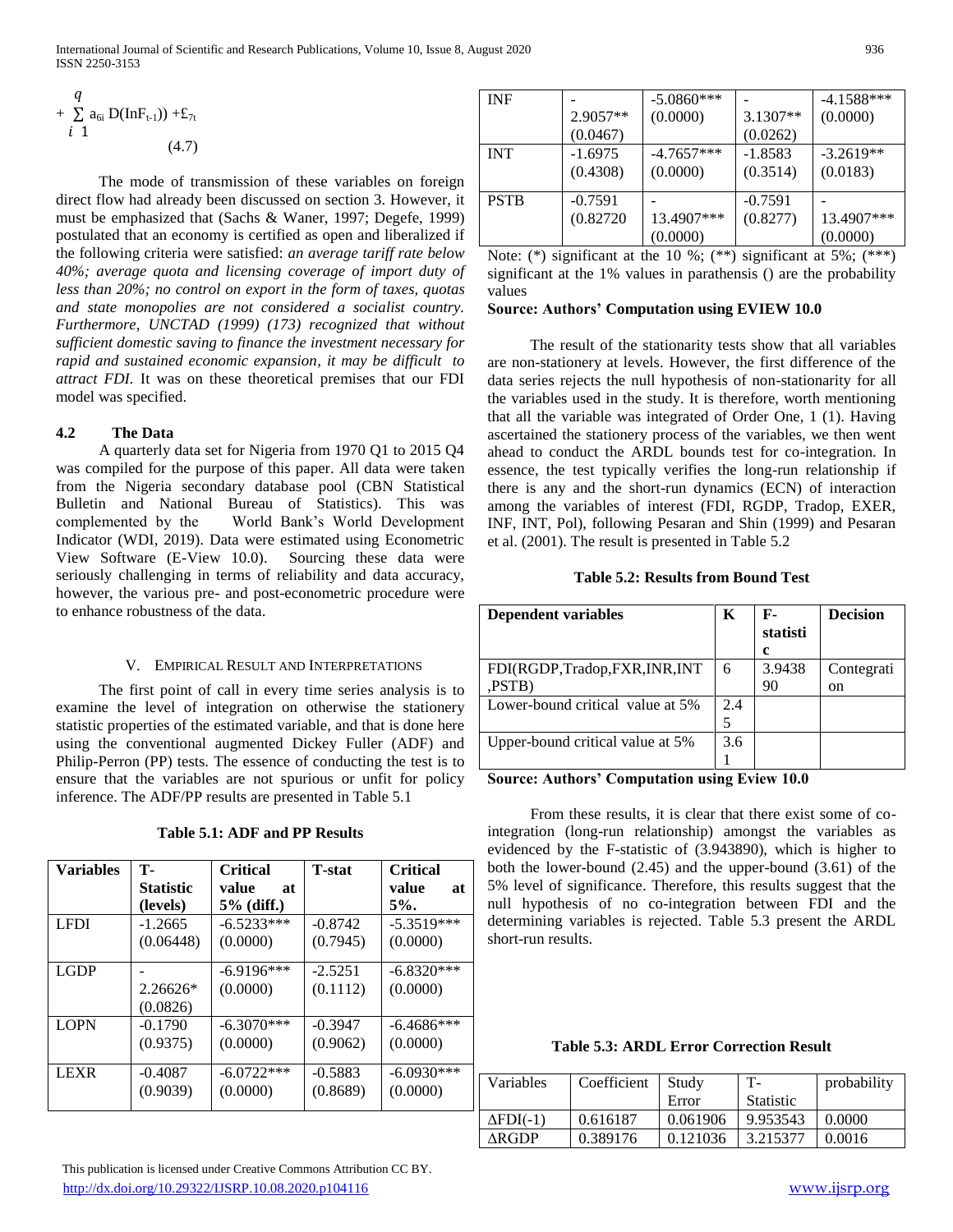| $\triangle$ RGDP $($ -                | $-0.210975$                                | 0.120401 |          | 0.0816 |  |
|---------------------------------------|--------------------------------------------|----------|----------|--------|--|
| 1)                                    |                                            |          | 1.752262 |        |  |
| $\Delta$ Tradop                       | 0.136807                                   | 0.087744 | 1.559157 | 0.1209 |  |
| <b>AEXER</b>                          | 0.020146                                   | 0.024702 | 0.815570 | 0.4159 |  |
| <b>AINF</b>                           | $-0.000194$                                | 0.000692 |          | 0.7796 |  |
|                                       |                                            |          | 0.280328 |        |  |
| <b>AINT</b>                           | 0.002036                                   | 0.003492 | 0.582858 | 0.5608 |  |
| <b>PSTB</b>                           | 0.115176                                   | 0.046224 | 2.491703 | 0.0137 |  |
| $[Cont.Eq.(-$                         | $-0.118285$                                | 0.024472 |          | 0.0000 |  |
| $1)$ <sup>*</sup>                     |                                            |          | 4.833454 |        |  |
| Contegration=[FDI-                    |                                            |          |          |        |  |
| (0.1860*[GDP+0.052*[OPEN+0.1703*LEXR- |                                            |          |          |        |  |
|                                       | $0.0016*INF+0.072*INT+0.9737*PSTBT 6.611)$ |          |          |        |  |

 The major concern here is the outcome of the cointegration as shown on the table, with a value of -0.118285. Theoretically, the negative significant shows appropriateness of the value and the short-run dynamics. This implies that overall, it takes abysmally 11.8 percent of the disequilibrium technically for the variables and its influencing power to be adjusted or corrected over the period. The long-run result is presented in Table 5.4

**Table 5.4: Estimated long-run Coefficients using the ARDL Approach**

| Variables    | Coefficient             | Study    | <b>T-</b>   | probability |  |
|--------------|-------------------------|----------|-------------|-------------|--|
|              |                         | Error    | Statistic   |             |  |
| C            | 1.018627                | 0.282297 | 3.608348    | 0.004       |  |
| $LFDI(-1)$   | 1.49902                 | 0.061916 | 24.19252    | 0.0000      |  |
| $LFDI(-2)$   | $-0.616187$             | 0.061906 | -9.953543   | 0.0000      |  |
| <b>LGDP</b>  | 0.389176                | 0.121036 | 3.215377    | 0.0016      |  |
| LGDP(1)      | $-0,578150$             | 0.202502 | -2.855037   | 0.0048      |  |
| $LGDP(-2)$   | 0.210975                | 0.120401 | 1.752262    | 0.0816      |  |
| <b>LOPN</b>  | 0.136807                | 0.087744 | 1.559157    | 0.1209      |  |
| $LOPN(-1)$   | $-0.137417$             | 0.086255 | $-1.591312$ | 0.1134      |  |
| <b>LEXR</b>  | 0.020146                | 0.024702 | 0.815570    | 0.4159      |  |
| `INF         | $-0.000194$             | 0.000682 | $-0.280328$ | 0.7796      |  |
| <b>INT</b>   | 0.002036                | 0.003492 | 0.582858    | 0.5608      |  |
| <b>PSTB</b>  | 0.115176                | 0.046224 | 2.491703    | 0.0137      |  |
| R-Square     | 0.991754                | mean     |             | dependent   |  |
| Var          | 11.90143                |          |             |             |  |
|              | Adjusted R.Sq. 0.991211 | S.D.     |             | dependent   |  |
| Var 1.140720 |                         |          |             |             |  |
| F-statistic  |                         | 1825.894 | Durbin      | Watson      |  |
| 2.043568     |                         |          |             |             |  |

Note: P-Values and any subsequent tests do not account for model selection.

Source: Authors Computation using E-VIEW 10.0

 Our focus here is to examine how the exogenous or explaining variables affect FDI in Nigeria case, for illustrative purposes. From the estimate results, the long-run GDP value as a determinant of FDI is negative, although significant, while trade liberalization proxy by trade openness in positive and significant while in the long period, it recorded negative although significant. The estimated coefficient of exchange rate although

 This publication is licensed under Creative Commons Attribution CC BY. <http://dx.doi.org/10.29322/IJSRP.10.08.2020.p104116> [www.ijsrp.org](http://ijsrp.org/)

positive is insignificant, while inflation is appropriate signed with negative outcome. Interest rate although positive has little or no value in FDI attraction. while, political stability is both positive and significant in determining FDI inflow over the period. Overall, the explanatory variables accounts for about 99 percent of the changes or variation in the dependent variables of FDI, the adjusted R-Square of 99 percent also corroborated the outcome. The overall relevance of the variables in explaining the changes in the outcome of FDI inflow into Nigeria is positive and significant at the value of 1825.894 with probability value of 0.000000. The estimated coefficients show no trace of serial disturbance with a Durbin Watson value of 2.043568. The policy implication of the empirical findings is reported in the next section. The Policy Implementation of Findings are as follows:

- Growth and productivity output needs to be improved and sustained over the period
- Much stability and transparency is required in monetary policy managements as a determinant to capital inflow.
- Political stability and credibility through democracy no doubt is a sine qua non for FDI attraction.

### **5. 2 Discussion of Key Findings**

 This section briefly describes the economic and structural consequences leading to the empirical result and that will be done in consonance with the policy implication. From the empirical results the outcomes of growth on FDI is in line with similar findings in literature. While many studies observe positive impacts of FDI on economic growth, others also reported a negative relationship. As noted by (De Mello,1997), two channels have been advanced to explain the positive relationship between FDI and economic growth. First, capital accumulation in the recipient country, FDI is expected to be growth enhancing by encouraging the incorporation of new inputs and foreign technologies in the production function of recipient economy. Second, through transfer technology, FDI is expected to increase the existing stock of knowledge in the recipient economy through labour training and skill acquisition (Borensztein *et al*. 1998). The positive relationship between FDI and economic positive growth in further lend credence by (Howhury and Mavrotas (2006) who examined the causal relationship between FDI and economic growth by using time series data covering the period 1909-2000 in three developing countries, namely Chile, Malaysia and Thailand. The findings suggest that GDP causes FDI in the case of Chile and not vice versa, while for both Malaysia and Thailand, there is strong evidence of bi-directional casualty between the two variables. From the result also, the first lad of economic growth and FDI was negative. This result is in tandem with Carkovic and Levine (2003) who concluded in their paper that FDI does promote economic growth and vice versa. Furthermore, many other studies in developing countries are mixed on the relationship between FDI and economic growth. In the class of such studies are Blomstrom & Sjoholm,1999, Aiken et al. 1997. Some of the reasons adduced for these mixed results are that the envisaged forward and background linkages may not necessarily be there and that the arguments of multinationals encouraging non-sub-Saharan African countries. However, that benefits are realized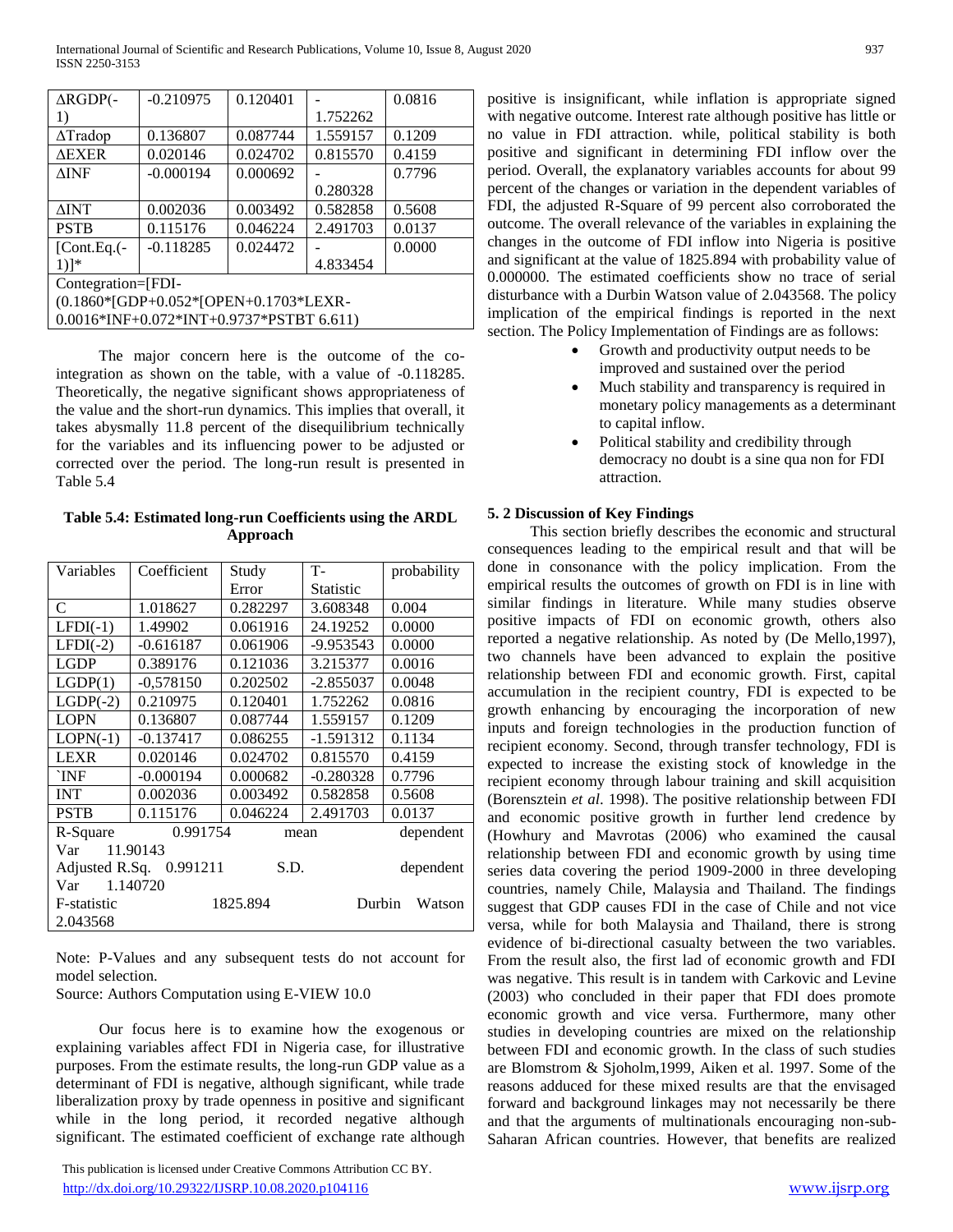more in non-sub-Saharan African due to greater trade liberalization. This assertion by Asiedu (2002) is in variance with the recent evidence from UNCTAD publican.

 The publication reported that FDI inflows to Africa remained flat at \$54 billion, decreasing in north Africa and rising in sub-Saharan Africa. The report went further to posit that < North Africa saw its FDI flows decline by 15 percent to \$11.5 billion, while flows to sub-Saharan Africa rose by 5 percent to \$42.4 billion, (UNCTAD 2015:34) Sein (2009) argues that foreign firms that have the objectives to expand their market may resolve that in the face of a high degree of costs; the market could be better served through an export rather than FDI.

 Others such as Busse and Hefker (2007) and Globerman and Shapiro (2002) conclude that, there is no statistical significant relationship between FDI and trade openness hence, trade openness has no effect on FDI. However, the results obtained by Goodspeed et al. (2006) turned out to be inclusive with respect to openness.

 The result shows that exchange rate coefficient is positive but insignificant at the 5% level. A result similar to the one obtained by Alaba (2003) and Ogunleye(2008). From Alaba (2003), the official market exchange rate volubility is not significant for FDI inflows to the manufacturing and agricultural sectors while Ogunleye (2011) concluded that the sub-Saharan African countries do not receive the desired FDI because it is constrained by exchange rate volatility. The study by (Jose Fillipe de Sousa Matric,2015) revealed that both in the short –run and long-run, real exchange rate volatility has a statistically significant negative impact on Brazilian FDI inflows.

 Inflation impacts negatively on FDI in Nigeria within the reviewing period. However, a study by Anitha (2012) revealed an unexpected positive relationship between foreign direct investment and inflation in the Indian economy. Singh and Gin (2016) have given possible reasons behind the negative relationship between inflation and FDI as Follows: 1) high level of prices in the country resulting in rising production costs II) high prices adversely affecting domestic and foreign demand for commodities II) reduction in business profit IV) foreign reserves. A positive but insignificant relationship was found between interest rate and FDI. A result similar to Faroh and Shen (2015) for Sierra Leone. The no significant impact of interest rate on FDI was further given credence by Chingurande et al. (2012) for the Zimbabwean economy. The relationship between policy stability and FDI was found to be positive and significant in line with the postulation of development theory.

 The results also show a positive relationship between political stability and foreign direct investment with the reviewing period. Several empirical reviews have emerged in the literature concerning political and FDI. For example, Jessup (1999) submitted that foreign direct investment increases market shares in authoritarian countries. The main reason of Tessup's argument is based on the difference between democratic and autocratic regimes in executive constraint. FDI would prefer autocratic regimes because of less executive constraint which provides greater foreign direct investment inflows. O'neal (1994) argued that authoritarian regimes economy offers higher returns that democratic regimes economy in developing countries. The author made a differentiation between "Centre" and "Periphery" countries. According to the author, investors achieve higher

 This publication is licensed under Creative Commons Attribution CC BY. <http://dx.doi.org/10.29322/IJSRP.10.08.2020.p104116> [www.ijsrp.org](http://ijsrp.org/)

returns and have higher investment rates in democratic Centre nation but if the nation is "periphery" for Latin American countries, investors changes the preference and autocratic regimes becomes more attractive because of higher returns. Blanton and Blantum (2007) in a paper concluded that there is a significant correlation between human right and FDI, while Olson (1991) emphasizes the importance of property rights on investors and argues that if the authoritarian government is predatory, protection of property rights or getting the principal rights carries high risks. For Olson, with independent guidance's and regular change in elected officials of strong democratic, promotes stronger property rights and so higher levels of democracy should attract more FDI (Olson, 1993; Biglaiser DeRouen 2005; Biglaiser & Daris, 2002; North, 1995).

 From the empirical results, it was found out that the variables (economic growth, trade openness, exchange rate, inflation, interest rate and political stability) explain about 99 percent of the variations in the dependent variables This implies the drivers of FDI in Nigeria within the reviewing period. The Durbin value of 2.043568 shows the lack of serious disturbance of any sort on the model estimates, while the reliability of the estimate was given further authenticity by the empirical reliability check of Breusch-Godfrey Serial Correlation Test with F-statistic value of 0.76903 (p-0.999995).

### VI. CONCLUSION AND RECOMMENDATIONS

 This paper examined FDI for poverty reduction in Nigeria within the reviewing period. The empirical analysis was anchored on the dynamic autoregressive distributed lag model (ARDL) approach developed by Pesaran and Shin (1999) and Pesaran et al. (2001). From the empirical results, the economic growth proxy, GDP was found to be positive, but negative is the first lag. Literature posits a positive relationship between economic growth and FDI empirical evidence have proven contrary that negative growth and also influence. The negative outcome of GDP on FDI could be attributed to the slow economic growth in Nigeria over the years. This has been caused by low sector contribution to GDP rate in Nigeria. A situation that has resulted to the recession or decline in growth rate. From the result, trade liberalization was positive but negative in the first lag meaning that in the long-run, the current policies may not help in the attraction of FDI unless there is a change in the dynamics of trade policies to boost inflows. Also, exchange rate was found to be positive but insignificant implying that exchange rate management in Nigeria may not have a serious determinant of FDI in Nigeria. The big gap and the inefficient regulation of the black market window might have been the cause.

 On the other hand, inflations appear appropriately signed in line with the literature, implying really that inflation sears FDI, while interest rate and political stability is positively but insignificantly related to FDI in the case of interest rate. In Nigeria, the interest rate margins of 21 percent and above may have actually scared foreign investors, who may also need domestic sources of funding. The democracy in Nigeria and the current economic reforms including the judicial reforms must contribute to the FDI inflows in Nigeria within the review period. The policy makers are therefore presented with the following right lessons: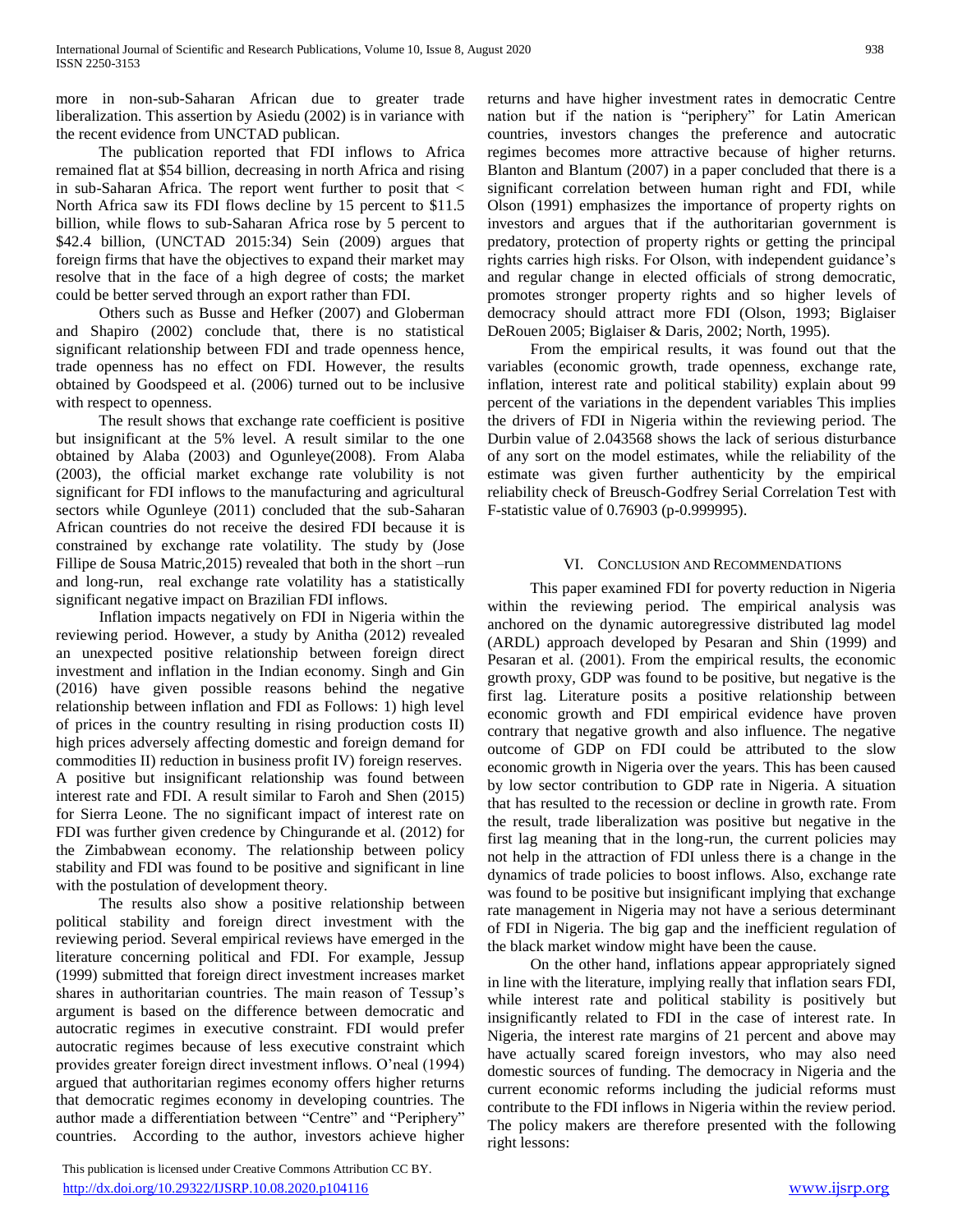- i) Appropriate strategies to boost economic growth and to prevent the economy relapsing into recession in the future. The sectors of the economy needs regeneration through fiscal and monetary stimuli.
- ii) Trade liberalization/policy reform should be pursued in line with Sachs and Warner (1997) criteria.
- iii) The source and gap between the official exchange rate and the black market needs to be shrink or at least close to zero.
- iv) The institutional reforms need to be strengthened and encouraged so as to attract the desired foreign direct investment in Nigeria.

 The achievement of these lessons and policy prescriptions and avoidance of the wrong lessons, that FDI can only be achieved when the policymakers throttle the globe begging for business alliances and bilateral and multilateral trade and investment relations and agreements will encourage the attraction of FDI inflows into the Nigerian economy in the new and foreseeable feature. It therefore behooves on the policymakers to re-think on the existing monetary, fiscal and trade policies and making the Nigerian investment policies and environment investor friendly to attract and sustain FDI.

#### **REFERENCES**

- [1] Aitken, B., Hanson, G.H., & Harrison, A.E. (1997) Spillovers foreign direct investment and export behaviour. Journal of International Economics, 43(1):103-132. http://dx.doi.org/10.1016/s0022-1996(96)01464-x.
- [2] Akinmulegun, S.O.(2012) Foreign direct investment and standard of living in Nigeria, Journal of Applied Finance and Banking, 2(3): 20-34
- [3] Alaba, O. B. (2003). Exchange rate uncertainly and foreign direct investment in Nigeria. Trade Policy Research and Training Programme (TPRTP), university of Ibadan Nigeria.
- [4] Aritha, R. (2012) Foreign direct investment and economic growth in India. IRJC International Journal of Marketing, Financial Service & Management Research, I (8):15-21
- [5] Asiedu, E. (2002). On the determinant of foreign direct investment to developing countries in Africa, 1980-2007. Is African different? World Development,30(1):107-119
- [6] Banga, R. (2003) Impact of government policies and investment agreements on FDI inflows. Working Paper No.116(November) New Delhi. Indian Council for Research on International Economic Relations.
- [7] Bharadwaj, A. (2014) Reviving the globalization and poverty debate: Effects of real and financial integration on the developing world. Advances in Economics and Business 2(1): 15-24
- [8] Blomstrom, M. (1986) Foreign investment and productivity efficiency: The case of Mexico. The Journal of Industrial economics,35(1): 97-110. http://dx.doi.org/10.2307/2098609.
- [9] Blomstrom, M., & Sjoholm, F. (1999) Technology transfer and Spillover: does local participation with multinational matters? European Economic Review, 43(4):915-923. http://dx.doi.org/10.1016/s0014-2921(98)00104-4.
- [10] Borensztein, E.(1998) How does foreign investment affect economic growth? NBER Working Paper No. 5057
- [11] Borensztein, E., De Gregorio, J., & Lee, J.W. (1998) How does foreign direct investment affect economic growth? Journal of International Economics. 45(1):115-135. http://dx.doi.org/10.1016/s0022- 1996(97)00033-0.
- [12] Busse, M. Hefker, Co (200&) Political risk institutes and foreign direct investment. European Journal of Political Economy 23397-415
- [13] Carkovic, M. V., & Levine, R. (2002) Does foreign direct investment accelerate economic growth? University of Minnesota Department of Finance Working Paper. http://dx.doi.org/10.2139/ssm.314928.
- [14] Chingarande, A. (et al. (20120 the Impact of interest rates on foreign direct investment. A Case study of the Zimbabwean economy, (February 2009-

 This publication is licensed under Creative Commons Attribution CC BY. <http://dx.doi.org/10.29322/IJSRP.10.08.2020.p104116> [www.ijsrp.org](http://ijsrp.org/)

June 2011). International Journal of management Sciences and Business Research 1(5):1-24.

- [15] Chowdhury, A., & Mavrotas, G. (2006) FDI and growth: what causes what? The World Economy, 29(1):9-19. http://dx.doi.org/10.1111/j.1467- 9701.2006.00755.x.
- [16] Chudnovsky, D. & Lopez, A. (1999) Globalization and developing countries: Foreign direct investment and growth and sustainable human development UNCTAD Occasional Paper
- [17] Clausing, K.A.(2000) Does multinational activity displace trade? Economic Inquiry, 38(2):190-215
- [18] Coeurdacier, N., De Santis, R.A & Aviat , A.(2009) Cross-border mergers and acquisitions and European integration. Economic Policy, 57:56-106
- [19] De Mello Jr, L.R. (1997) Foreign direct investment in developing countries and growth: A Selective Survey. The Journal of Development Studies, 34(1): 1-34. http://dx.doi.org/10.1080/00220389708422501.
- [20] Dollar, D. & Kraay, A.(2001a) Growth is good for the poor. Policy Research Working Paper 2587, World Bank, Washington DC.
- [21] Faroh, A. &Shen, H. (2015) Impact of interest rates on foreign direct investment. Case Study Sierra Leone economy.
- [22] Fowowe, B., & Shuaibu, M.I.(2014) Is foreign direct investment good for the poor? New evidence from African countries. Economic Change Restructuring 47: 321-339.
- [23] Globalman, S. & Shapiro, D. (2002) Global foreign direct investment flows: The Role of governance infrastructure. World Development 30(ii):1899- 1919.
- [24] Goodspeed, T. Torge, M-v & Li, Z. (200&). Are government policies more important than taxation in attraction FDI? International Studies Programs Working Paper, no 07-02 (2007), Andrew Young School of policy studies, Georgia State University.
- [25] Gohou, G & Soumare, I.(2012) Does foreign direct investment reduces poverty in Africa and are there regional differences? World Development, 40: 75-95
- [26] Jose F., & de Sousa M. (2015) Impact of real exchange rate volatility on foreign direct investment inflows in Brazil. Project submitted as partial requirement for the conferral of M.sc in finance, Institute Universityrio de Lisboa.
- [27] Hijzenetal, A., Gorg, H. & Manchin, M. (2008) Cross- border mergers and acquisitions and the role of trade costs, European Economic Review 52:849-866
- [28] Hung, T.T.(1999/2005) Impacts of foreign direct investment on poverty reduction in Vietnam. Discussion Paper. National Graduate Institute for Policy Studies. Tokyo, Japan.
- [29] IFC (International Finance Corporation) (2000) Paths out of poverty: The role of private enterprise in developing countries, http:// www.ifc.org/publications/path\_out\_of\_poverty.pdf
- [30] Kalu, C.U. & Imoagwu, C.P (2020f) Household Income as an indicator for addressing poverty,
- [31] in: Encyclopedia of the UN Sustainable Development Goals. No Poverty(eds.)
- [32] Walter L. F. Amanda L.S., Pinar, G.O,Anabella, M.A, Luciano, L.B and Tony
- [33] Wall. Springer Publications, Palgrave Macmillan.
- [34] Kemeny, T.(2009/2010) Does foreign direct investment drive technological upgrading? World Development 38(11): 10-24
- [35] Klein, M., Aaron, C., & Hadjimichael, B.(2000) Foreign direct investment and poverty reduction. Policy Research Working Paper 2613, World Bank
- [36] Household income as an indicator for addressing poverty. In: United Nations Encyclopedia of
- [37] Kolstad, I & Tondel, L. (2002) Social development and foreign direct investment in services. CMI Report, 11, Chr, Michelsen Institute, Bergen
- [38] Kurtishi-Kastrati, S. (2013) The effects of foreign direct investment for host country's economy. European Journal of Interdisciplinary Studies 5(1): 26- 38
- [39] Liargovas, P.G. & Skandalis, K.S. (2012) Foreign direct investment and trade openness: the case of developing economies. Social Indicators Research, 106:323-331.